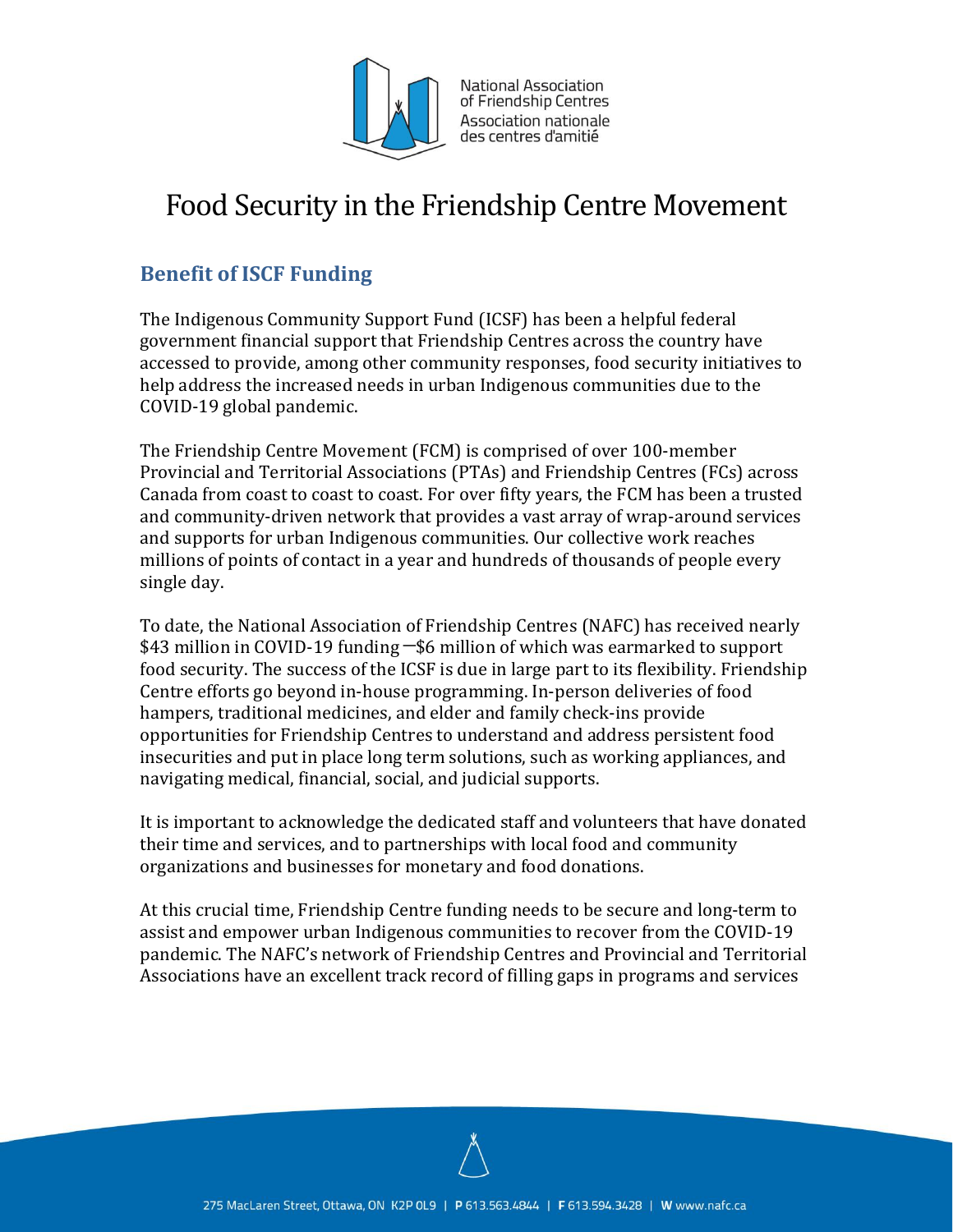

National Association of Friendship Centres Association nationale des centres d'amitié

for urban Indigenous people. Friendship Centres saves lives and keep people safe. We ask the federal government to continue to invest in these efforts, and more.

### **Quote**

*The food security funds provided by the federal government are a welcomed addition to the wraparound supports that Friendship Centres have been providing during and prior to the COVID-19 global pandemic. These supports are not limited to just food and supplies, but includes several other factors including, hand-picked traditional medicine delivery, homemade meals, cultural grounding, and inperson community delivery to combat pandemic loneliness, family check-in supports and more.*

*– Jocelyn Formsma, NAFC Executive Director*

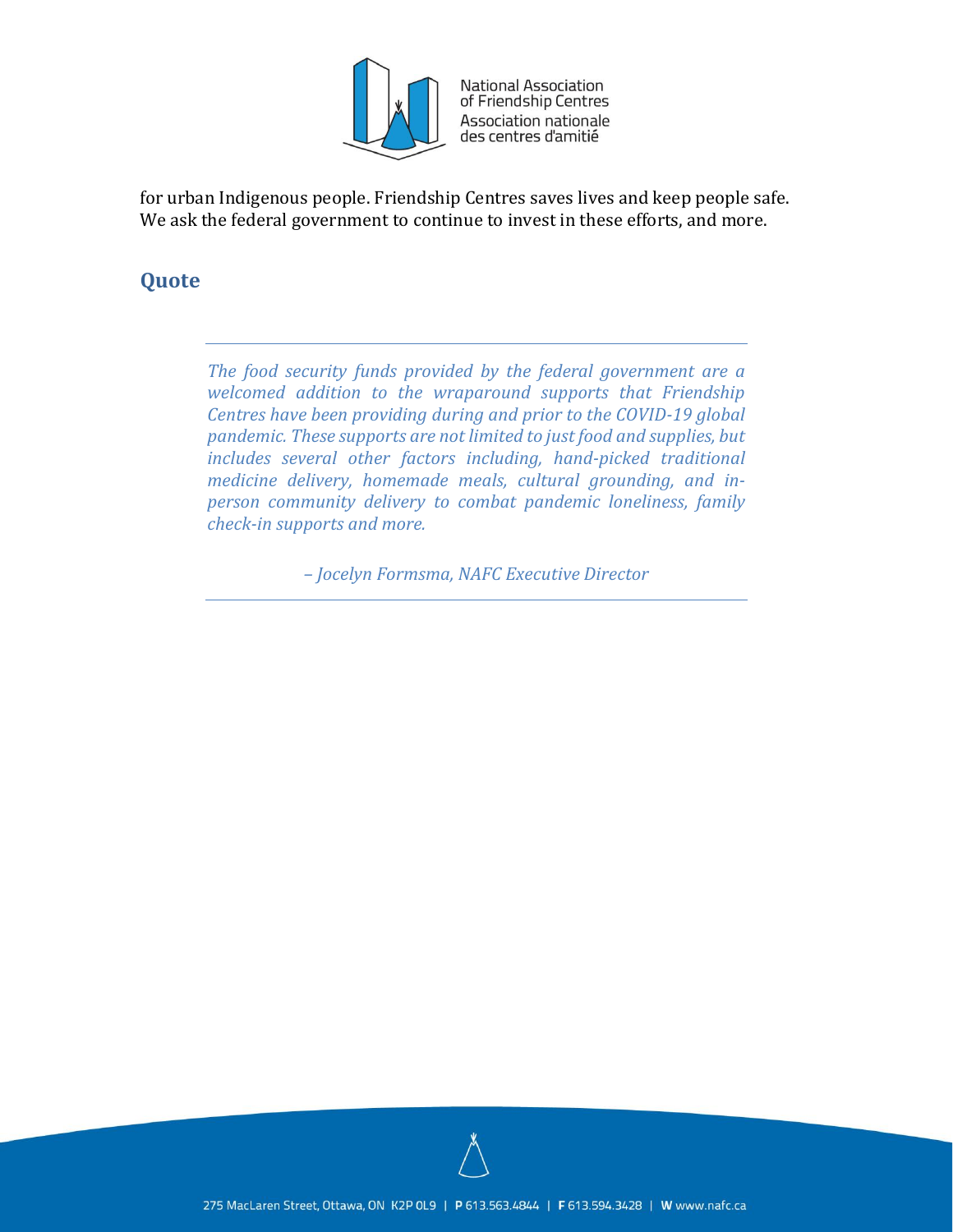

National Association of Friendship Centres Association nationale des centres d'amitié

#### **Examples**

Since March 2020, 21 Friendship Centres in Alberta have provided over 50,000 bread donations, brown bag lunches, hot meals, food hampers, and gift cards to local grocery stores, as well as emergency food hampers.

In Manitoba, one Friendship Centre received 4,390 applications for food and hygiene supports in October 2020 only, seeing a 10% increase in need since the summer. Another Friendship Centre saw a 5x increase in their food bank, from 50 hampers initially, to over 300 hampers monthly helping families and Elders.

In the Atlantic region, Friendship Centres have been providing wraparound supports for their community members with food support, medication, traditional medicine, and cultural supplies through contact-free deliveries.

In the North, a Friendship Centre is providing 400-600 lunches per week, and grocery support to over 400 households.

In British Columbia, a Friendship Centre has seen an increase of 70% in their food service operations, ICSF funding was used to increase capacity to meet this need. Another Friendship centre converted their Main Hall into a warehouse so that staff could prepare and bag meals and created a mobile outreach unit in their parking lot.

In Quebec, one Friendship Centre has been supported 50 families a week with food security and providing school materials to keep children and youth engaged in learning.

In Saskatchewan, Friendship Centre's have been partnering with local Food Banks to delivery hampers to their community members.

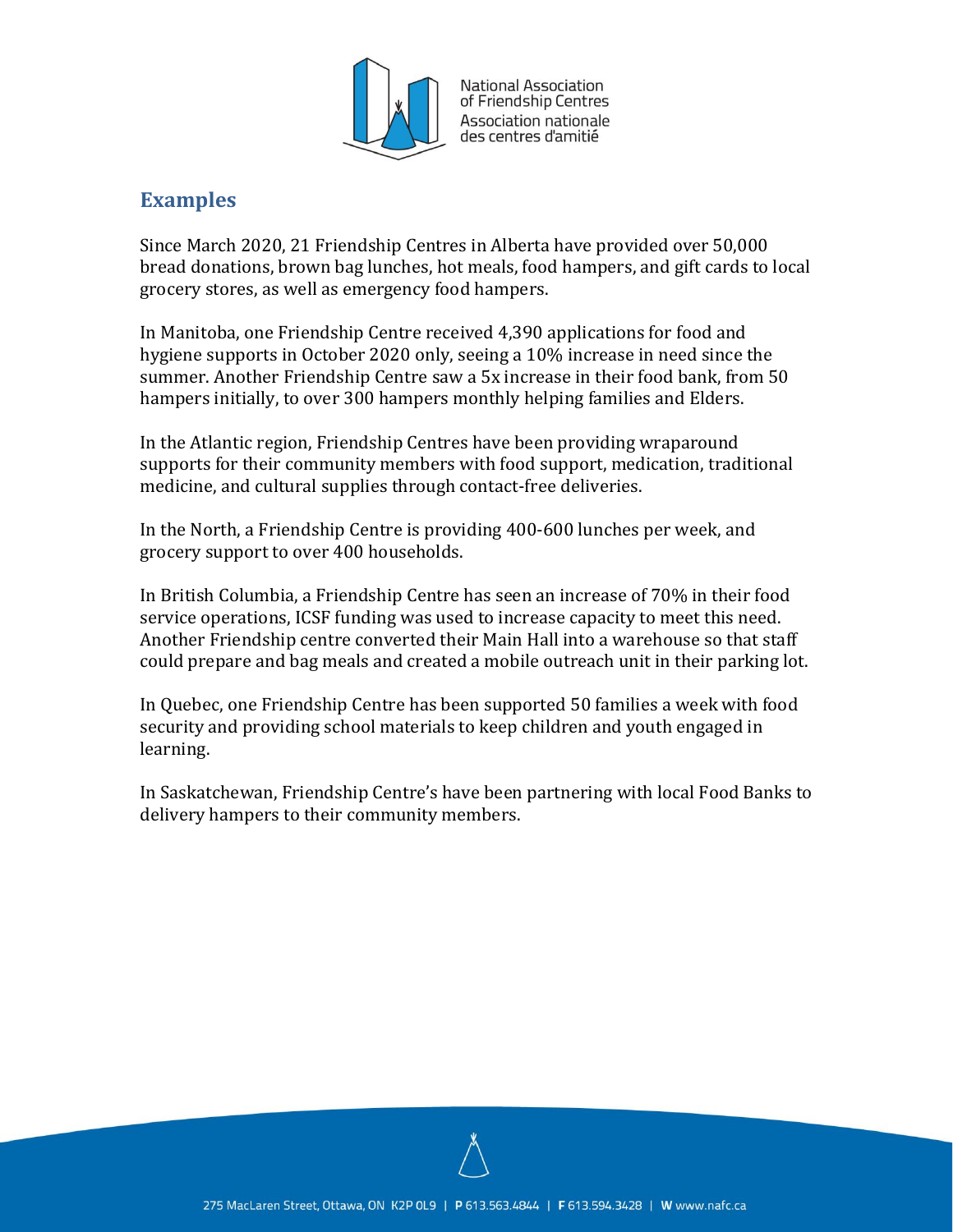

National Association<br>of Friendship Centres Association nationale<br>des centres d'amitié

#### **Photos**

Children's Snack Bags Riverton & District Friendship Centre, Riverton, Manitoba



Food Hamper Production The Pas Friendship Centre, The Pas, Manitoba